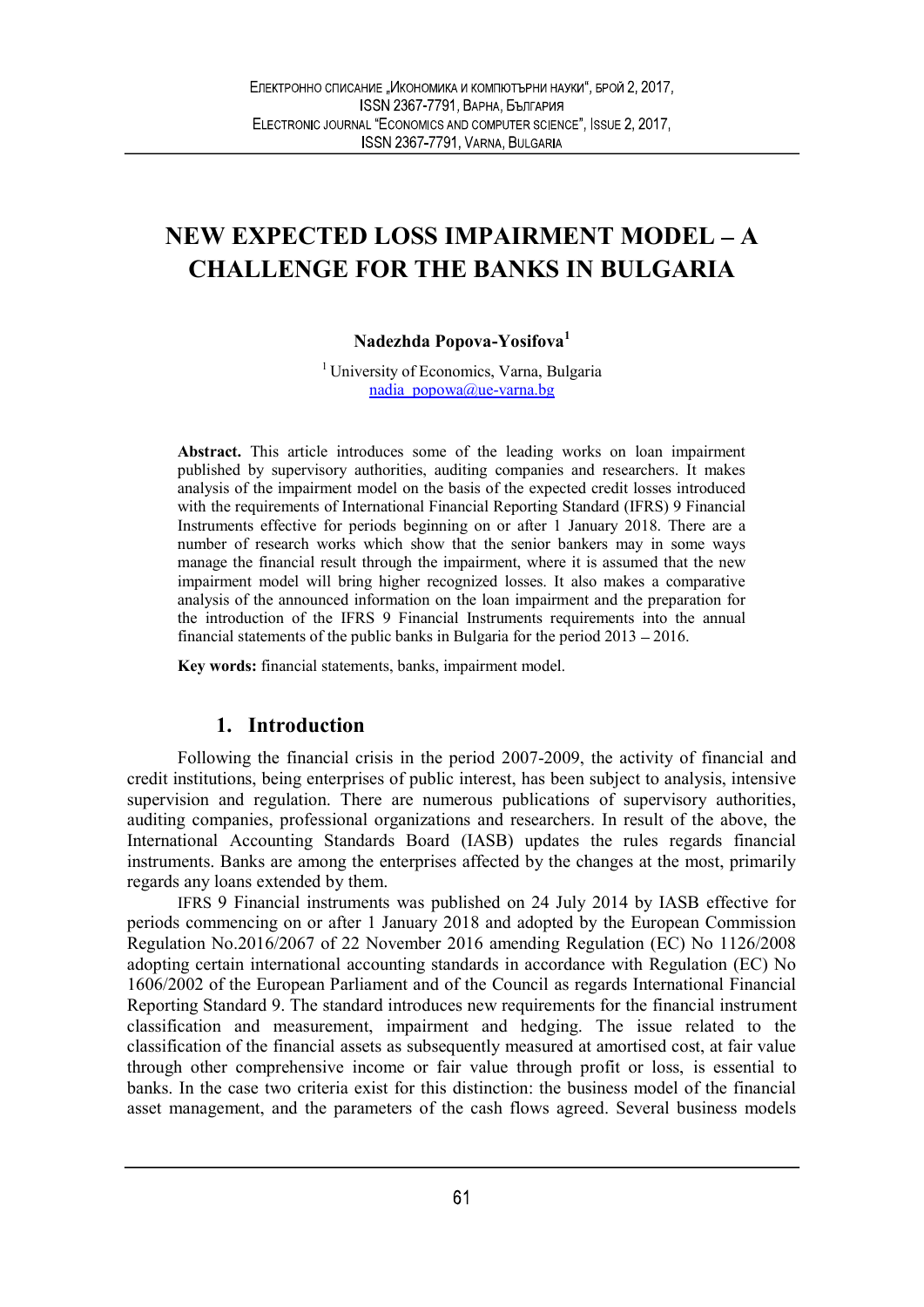could exist within one bank institution. The financial assets subsequently measured at amortised cost, as well as those measured at fair value through other comprehensive income, are subject to impairment. The impairment sum will reduce the carrying amount of the financial assets measured at amortised cost and that will be presented in the statement of financial position. Respectively, the impairment will not affect the carrying amount, and it will be recognized in other comprehensive income with financial assets measured at fair value through other comprehensive income. The new approach requires the recognition of any expected credit loss throughout the term of the financial instrument if the credit risk for this instrument has significantly increased after the initial recognition, and all reasonable and evidenced information will be taken into account for the said purpose, incl. such for future periods as well. In case the credit risk has not increased considerably as of the respective reporting date, an adjustment for losses should be recognized for the respective financial instrument in the amount of the expected credit losses for a 12-months' period. The following should be considered during the measurement of any expected credit losses, and namely: possible result probability; cash value with time; reliable information obtained without any special costs for past events, ongoing conditions, as well as estimated economic information.

All these put a number of difficulties and challenges to the financial and accounting departments and the credit risk management departments of any banks, both worldwide and in Bulgaria.

## 2. Literature review

In the accounting theory and practice the term "provision" is related to two basic concepts: 1/ accounting for asset impairment, and 2/ accounting for liabilities uncertain timing or amount. Any enterprises applying the international accounting regulations use the term in its second meaning. Nevertheless, since 01.01.2003 credit institutions in Bulgaria have applied the International Accounting Standards (IAS) as a base to prepare their statements, the long-term bank practice is the reason for the term "provisioning" to be used in relation to the impairment of any loans in the disclosures to the financial statements of some banks yet. Similarly, this term can be still found in its first meaning in many foreign publications as well.

Recently, particularly after the 2007-2009 financial crisis, the issue regards the interaction between the supervision rules and the financial accounting is of major interest and significance. The tendency is the two types of regulation: supervisory and accounting, to be synchronized and it is evidenced by the changes in the accounting standards proposed by International Accounting Standards Board (IASB) and Financial Accounting Standards Board (FASB), as well as the supervisory institutions' instructions, guidebooks and letters.

The Basel Committee of Banking Supervision publishes regularly its studies and instructions, thus encouraging the application of common approaches and common standards in bank practice. As a result of the discussions on significant revision of the IAS 39 Financial Instruments: Recognition and Measurement and setting up a new standard, in August 2009 the Basel Committee of Banking Supervision published the following document: "Guiding principles for the replacement of IAS 39" (BCBS, 2009). The publication describes any principles related to provisioning, such as: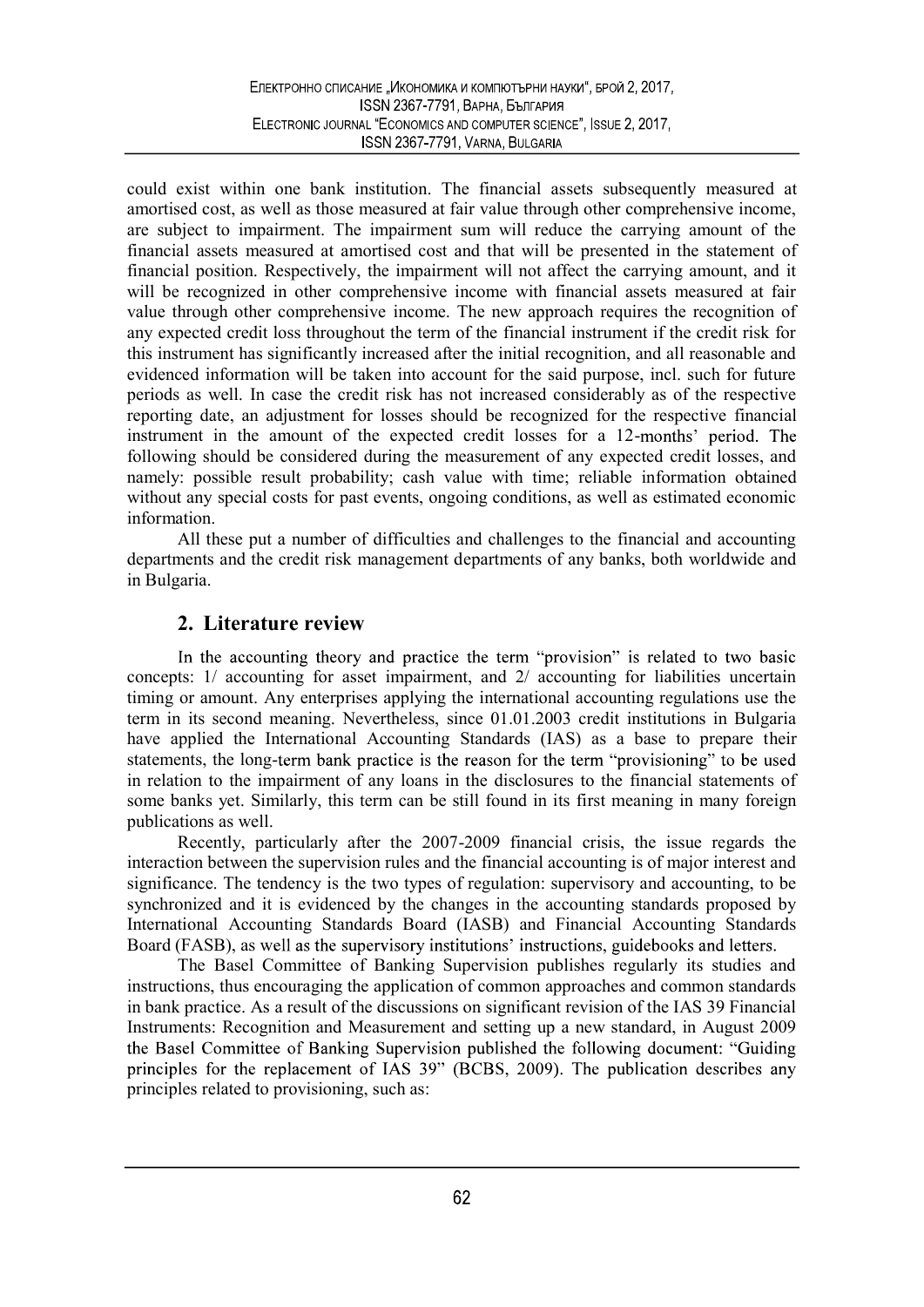1/ the provisions for covering the risk of losses on loans should be reasonable and based on appropriate methods related to any expected credit losses in the existing bank loan portfolio throughout the portfolio life cycle;

2/ the accounting model of provisioning should allow early loss identification and recognition;

3/ the provisioning approach should allow professional judgment to be made;

4/ if possible, approaches taken from the bank departments of risk management and capital adequacy to be used;

5/ the provisioning approach should be oriented to any credit losses related to the whole range of various categories of loan portfolios.

We can summarize that the Basel Committee of Banking Supervision encourages the application of an impairment accounting model based on expected credit losses.<br>In December 2015 the Basel Committee published "Guidance on credit risk and

accounting for expected credit losses" (BCBS, 2015). The objective is some supervisory guidelines to be given for accounting for expected credit losses, not contradicting with the applicable accounting standards, including with the impairment requirements of IFRS 9 Financial Instruments. The following principles essential for the banks were introduced, and namely:

1/ the management of a certain bank is responsible for the use of appropriate practices for credit risk, the internal control system efficiency and the determination of adequate provisions;

2/ the bank should adopt reasonable methods oriented to the credit risk assessment and measurement for all credit expositions, and any expected credit losses to be recognized appropriately and timely in compliance with the applicable accounting framework;

3/ the bank should have a rating process for credit risk suitable for group credit expositions based on shared credit risk parameters;

4/ the total of the bank provisions should be adequate and complying with the purpose of the applicable accounting framework;

5/ the bank should have procedures for appropriate validation models used for assessment and measurement of any expected credit losses;

6/ based on expertise judgments on loans to be used, when estimated information is presented in particular, including where macroeconomic factors are used;

7/ the bank should have adopted a process of assessment and measurement of reasonable credit risk being the base of accounting for any expected credit losses;

8/ transparent and comparable information should be disclosed in the financial statements.

Since its setting up, the European Banking Authority has always been active in monitoring the development of regulations in accounting and auditing, because they ensure the base of stability of the banks and the overall financial system. A report on the assessment of the results from the effect of IFRS 9 Financial Instruments was published (EBA, 2016), and the findings were based on a survey among approximately 50 institutions of European Economic Area. It is interesting to mention that 75% of the banks included in the survey foresee that the new requirements of the accounting standard are going to influence the profit or loss fluctuations. 16% of the banks affirm that the expected loss model is not going to affect the profit changeability because it may cause the more gradual recognition of losses in comparison with IAS 39 Financial Instruments: Recognition and Measurement providing for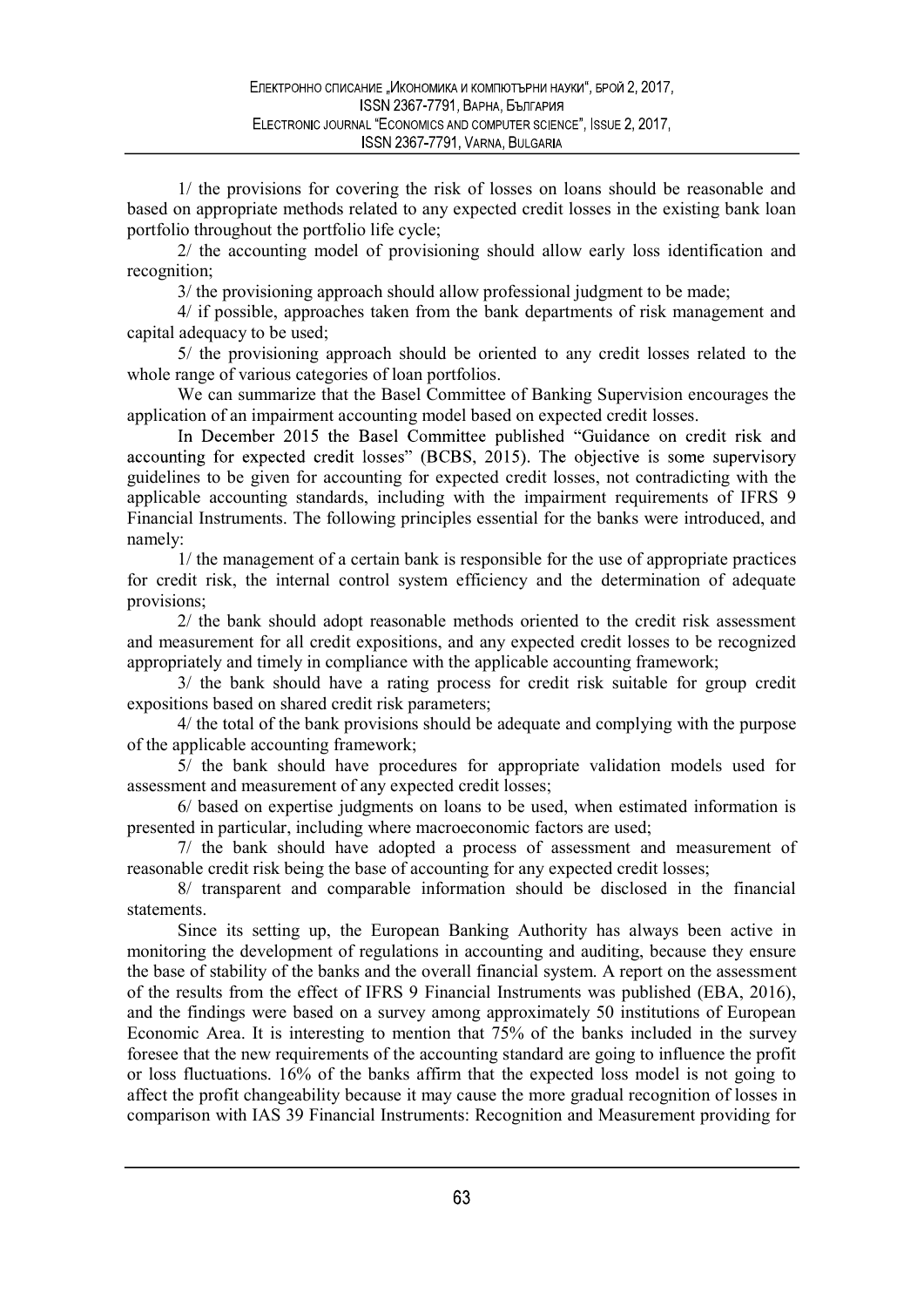the incurred loss model to apply. The remaining 9% of the banks have not assessed the effect of the future application of the expected loss model. European Banking Authority, just like Basel Committee of Banking Supervision support the application of an impairment accounting model based on expected credit losses.

Large auditing companies also make surveys on the upcoming introduction of the new IFRS 9 Financial Instruments rules. For example, Deloitte has recently made annual survey in the banking sector (Deloitte, 2011; Deloitte, 2012; Deloitte, 2013; Deloitte, 2014; Deloitte, 2015; Deloitte, 2016), where the latest one (Deloitte, 2016) was primarily focused on the introduction of the expected credit loss model. 91 banks of various countries (from Europe, the Middle East & Africa, Asia Pacific and the Americas) took part in the survey. It is interesting to list the three most difficult tasks for technical implementation according to the participants questioned:

1/ the requirements to the information to be used in the impairment model, as well as the determination method of the so called "significant increase in the credit risk";

2/ the elaboration of statistical expected loss models;

3/ the structure of the systems of calculation and reporting of the impairment model data.

Moreover, the survey found that the bank institutions predominantly had not calculated the effects of the transition to the new IFRS 9 Financial Instruments rules yet.

Ernst & Young also make regular surveys among the banks (Ernst & Young, 2011; Ernst & Young, 2012; Ernst & Young, 2014; Ernst & Young, 2016) and one of the latest studies concerned the topic of the adoption of IFRS 9 Financial Instruments (Ernst & Young, 2016). 36 banks of various countries (United Kingdom, Australia, Austria, Belgium, Canada, Denmark, France, Germany, Ireland, Italy, Singapore, Sweden, Switzerland), being in the stage of elaborating a policy of the IFRS 9 Financial Instruments application and the business model assessment, took part in the survey. Its objective was to assess the stage of readiness of the banks for introducing the international standard's requirements and the impairment rules in particular. One of the main findings was that the banks had advanced considerably in the implementation of their impairment programme, and the focus was falling on the identification of data and system requirements. Most credit institutions intended to disclose quantitative information of the new rules impact in 2017.

Interesting studies carried out by economic and mathematical models have been published in the area of loan impairment in recent years. One of the directions is related to the consequences of the European banks' transition to International Accounting Standards. In this regard the researches analyze how changed recognition and measurement of a certain basic item of the operational activity and the loan loss provision would influence the income smoothing behavior and the timely loss recognition (Gebhardt and Novotny-Farkas, 2011). It is established that the restriction of recognizing any incurred losses only pursuant to IAS 39 Financial Instruments: Recognition and Measurement reduces the income smoothing to a great extent. Moreover, the application of the incurred loss approach reflects on less timely recognized losses. The conclusions of Adzisa, Tripeb and Dunmorec (2010) are similar. It is reasonable to ask the question if this trend is continuing after the introduction of the new impairment model (expected loss model). The fact that impairment would allow the management of a bank to manage its income underlines the necessity of transparency of any information in the financial statements even more clearly.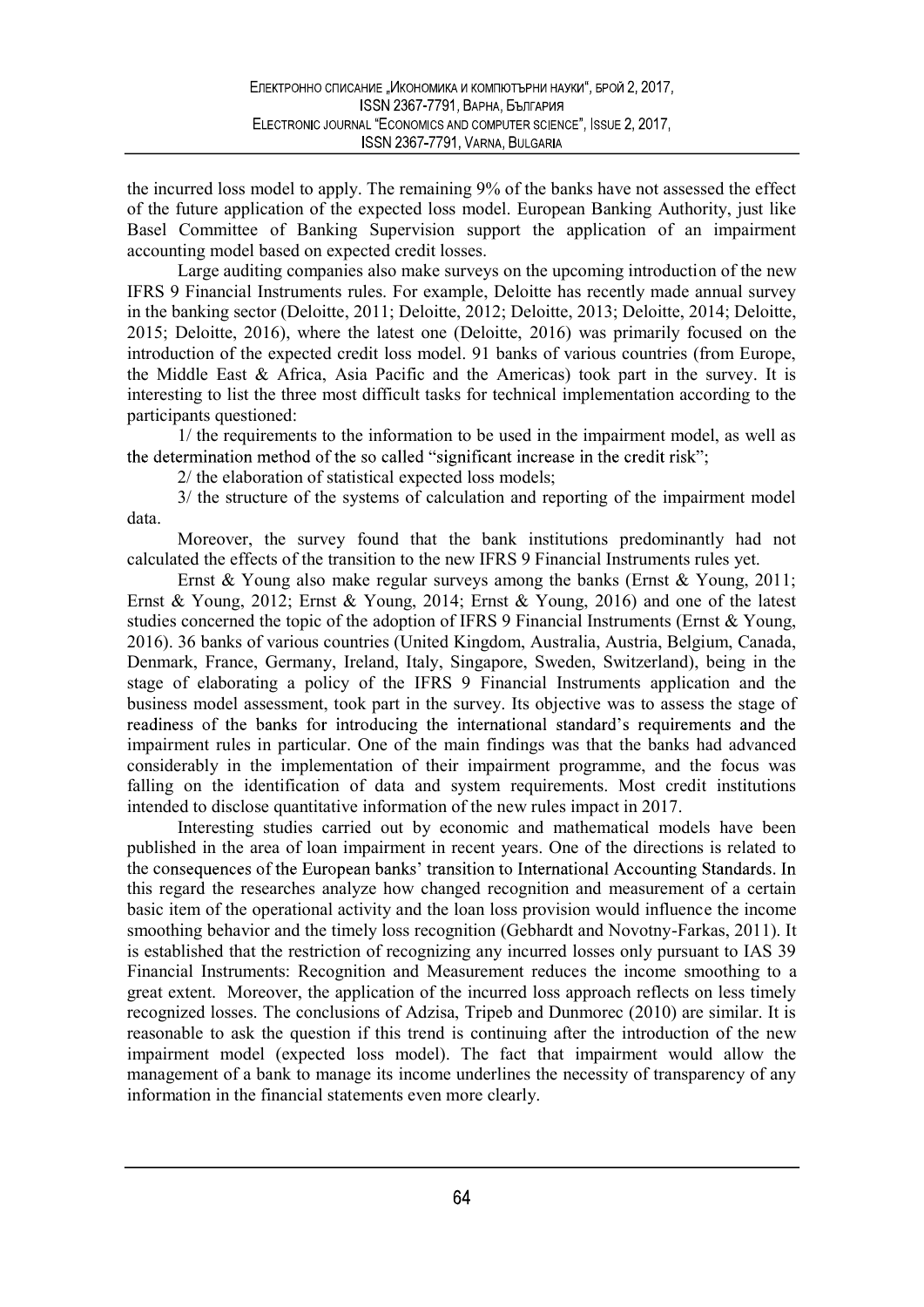Another interesting direction in the surveys lately has been related to the interaction between the financial and supervision accounting. One of the latest researches of Novotny-Farkas (2016) studied the interaction between the "expected credit loss model" provided for by IFRS 9 Financial Instruments and the supervision rules, and discussed the potential impact on the European Union financial stability. The said researcher believed that the IFRS 9 Financial Instruments impairment model was closer to the supervision requirements compared to the impairment model applied pursuant to IAS 39 Financial Instruments: Recognition and Measurement. A forecast was made that compulsory disclosures would contribute to a more efficient market discipline and thus to financial stability. And not least, bank supervision would have an important role in introducing the IFRS 9 Financial Instruments rules, but excessive influence may also have a negative effect on the financial reporting.

## 3. Methodology

22 licensed banks function in Bulgaria, and they are arranged by the Bulgarian National Bank in two groups (first group  $-5$ ; second group  $-17$ ) depending on the amount of their total assets (BNB, 2016). Currently 4 banks are registered as public issuers, where one bank belongs to the first group, i.e. it is one of the five largest banks in the country, and the rest fall in the second group. Taking into consideration that surveys focus predominantly on public banks worldwide, in this article we are going to pay attention to the analyses of the disclosures to the annual financial statements of any banks licensed by Bulgarian National Bank and being public issuers of securities. All banks in Bulgaria have applied International Accounting Standards since 01.01.2003, and following the country's joining the European Union, since 01.01.2007, International Accounting Standards have been applied in their revised version adopted by the European Commission. Here are some additional reasons for studying public banks in this country: a wider range of users of information contained in their financial statements (predominantly investors); their obligation to publish both annual and interim financial statements on the Bulgarian Stock Exchange website; the public companies' strive for high quality disclosures and achievement of transparency of the financial reporting, etc.

The disclosures in the 2013, 2014, 2015 and 2016 annual financial statements of the public banks in Bulgaria have been studied in two main directions:

1/ disclosure of information related to loans and their impairment;

2/ disclosure of information on the preparation for applying the new IFRS 9 Financial Instruments rules.

It should be noted that banks are audited by large auditing companies having the necessary reputation in the professional circles. 16 annual financial statements have been analyzed. Common research methods, such as comparison, deduction, induction, etc., are applied.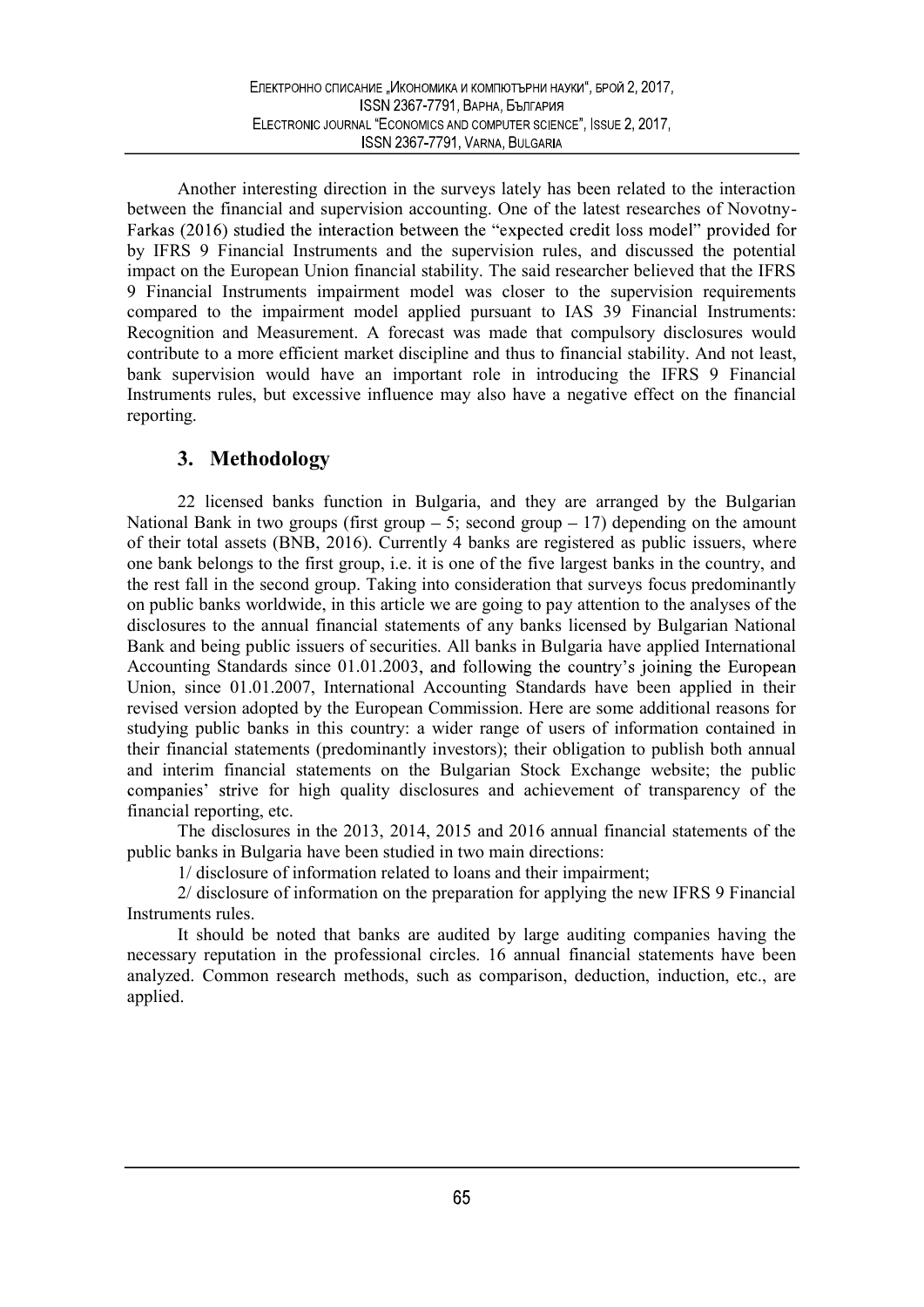# 4. Results

The following common findings, relevant to all public banks, were established on the issues studied, and namely:

1/ The disclosure structuring of each bank is of the same type for the four years studied (despite of the change of the Auditor at some banks) which is a prerequisite for information comparability. In addition, most of the order numbers of separate notes in the disclosures regards the different years were kept the same;

2/ There are no sudden fluctuations in the volume of the information disclosed at the banks for the four periods;

3/ IFRS 9 Financial Instruments with a short presentation of the main changes, is stated as a standard pending to be introduced;

4/ In the disclosed basic components of the accounting policy:

- Loans are defined as non-derivative financial assets with fixed or determinable payments not quoted on an active market;

- It is stated that loans are accounted for at amortised cost through applying the effective interest rate method;

- The measurement of any losses from impairment is shown as an area of uncertainty;

- The loss from impairment of loans and prepayments is calculated as a difference between the asset carrying amount and the present value of the expected future cash flows discounted by the original effective interest rate, where short-term receivables are not discounted (similarly some statements show that the carrying amount is reduced by the recoverable value);

- Loans are recorded net and the carrying amount is reduced by the accrued individual or portfolio impairment;

- The banks regularly revise their loan portfolio to determine the value of impairment. It is assessed if there is data of a measurable decrease available in the estimated future cash flows. The management makes judgments based on their historical experience;

5/ In the risk management disclosures regarding credit risk, there is information for two consecutive years on collectively impaired and individually impaired loans, also there is information on the credit risk concentration by branches;

6/ In the individual note on the loans extended, there is information for two consecutive years on the types of loans and the changes in impairment.

7/ In the individual note on the impairment, there is information for two consecutive years on the impairment increase (currently accrued impairment), the impairment decrease (reintegrations) and the net impairment as a result.

The following differences on the issues studied were established:

1/ The basic components of the accounting policy are of the same type at the banks but presented in a different sequence. For example, the credit management risk in some statements is in the beginning of the disclosures, and in others, it is in the end, which may influence the perception of information psychologically;

2/ Some banks continue using the term "provision" along with the term "impairment";

3/ The level of information disclosure related to the application of IFRS 9 Financial Instruments is different. Some banks just note (briefly or in details) the main changes to be introduced, while others describe the level of their preparation and the actions performed in 2016, as well as any upcoming activities in 2017.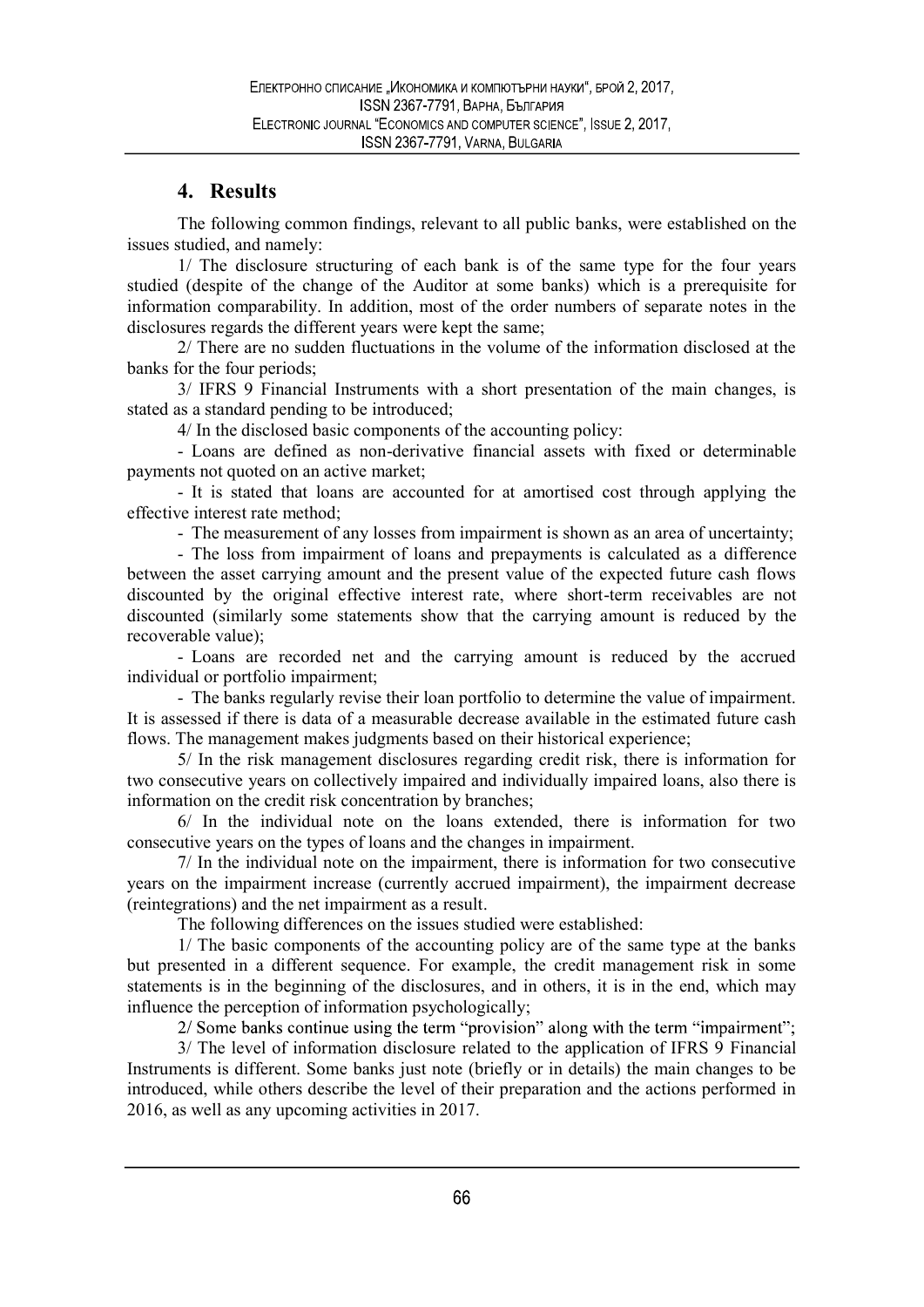## 5. Conclusion

As a result of the study one can draw the conclusion that the banks, being public issuers, comply strictly with the requirements of the applicable accounting base, International Accounting Standards, in relation to the disclosures on loans and impairment, which is actually stated in the auditing reports too. Yet no conclusion may be drawn on the stage of readiness of the banks to apply the IFRS 9 Financial Instruments requirements and the expectations are that the effect of the new standard is going to be disclosed in the 2017 statements. Procedures of assessment of the business models, the parameters of the agreed cash flows from the financial instruments, the introduction of appropriate methods of impairment based on any expected losses, synchronization of the risk management departments and the financial and accounting departments, staff training, etc. The impact of the new rules application is yet to be studied. Although the findings established refer to the public banks in Bulgaria, to a great extent they can be referred to any other non-public banks as well for two reasons: the International Accounting Standards application and the bank auditing by large auditing companies.

## **Literature**

Adzisa, A., Tripeb, D. and Dunmorec, P. (2010). International Financial Reporting Standards (IFRS) and income smoothing activities of banks: Evidence from Australia and New Zealand commercial banks, http://papers.ssrn.com/sol3/papers.cfm?abstract\_id=1717307

Basel Committee of Banking Supervision (BCBS). (2009). Guiding Principles for the Replacement of IAS 39, http://www.bis.org/publ/bcbs161.pdf

Basel Committee of Banking Supervision (BCBS). (2015). Guidance on credit risk and accounting for expected credit losses, http://www.bis.org/bcbs/publ/d350.pdf

Bulgarian National Bank (BNB). (2016). Distribution of Banks by Group as of 31 December 2016,

http://www.bnb.bg/bnbweb/groups/public/documents/bnb\_download/bs\_201612\_a0\_en.pdf

Commission Regulation (EU) No.2016/2067 of 22 November 2016 amending Regulation (EC) No 1126/2008 adopting certain international accounting standards in accordance with Regulation (EC) No 1606/2002 of the European Parliament and of the Council as regards International Financial Reporting Standard 9, Official Journal of the European Union, L 323/1, 29.11.2016

Deloitte. (2011). IFRS 9 Impairment Survey 2011. A changing landscape, https://www.iasplus.com/en/binary/dttpubs/1108bankingsurvey.pdf

Deloitte. (2012). Second Global IFRS Banking Survey - Q1 2012. A changing landscape, https://www.iasplus.com/en-us/publications/global/banking-surveys/globalbanks-react-to-developing-accounting-reform

Deloitte. (2013). Third Global IFRS Banking Survey. Still far from land? https://www2.deloitte.com/global/en/pages/financial-services/articles/third-global-ifrsbanking-survey.html